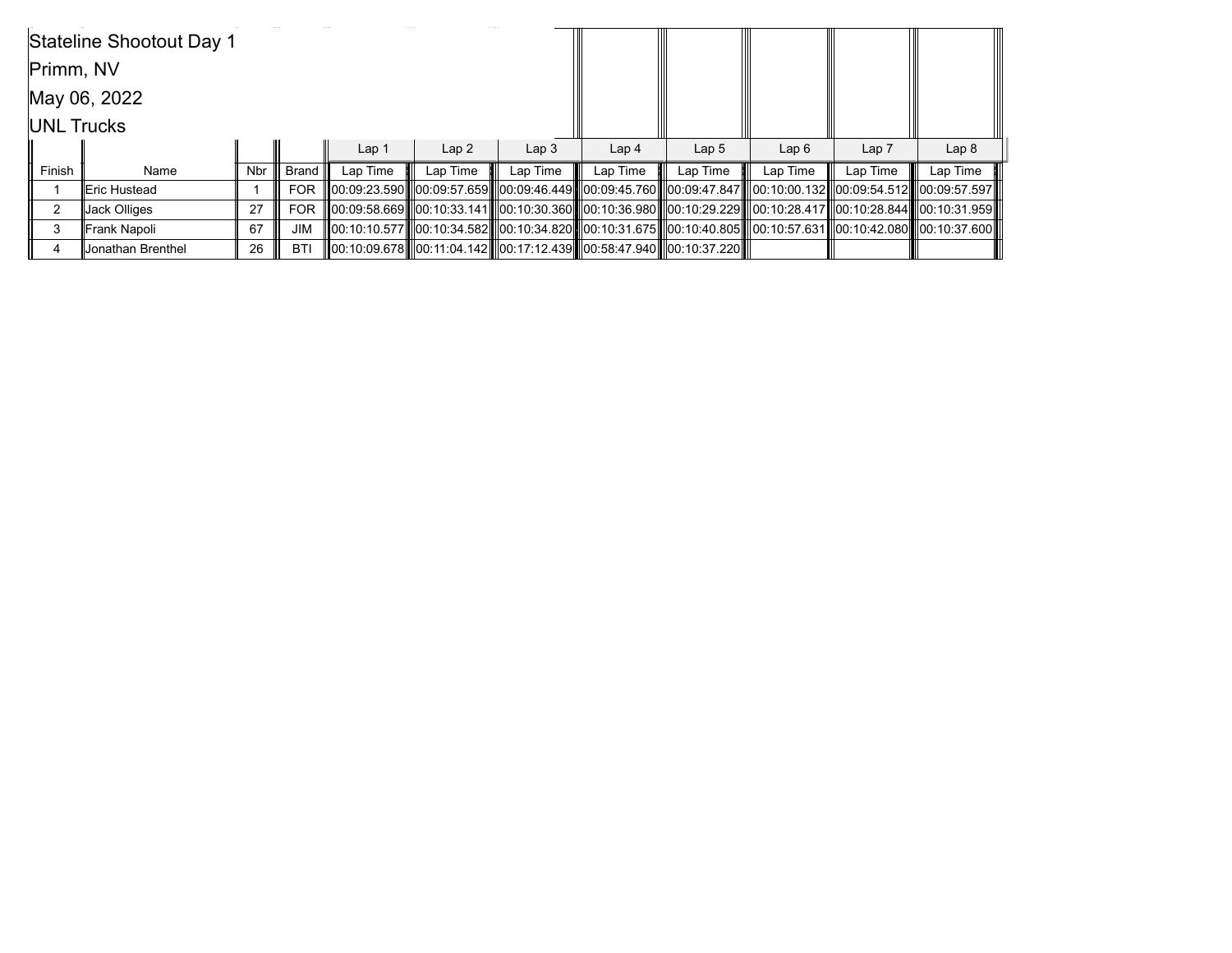|           | Stateline Shootout Day 1 |         |            |                  |          |                  |                                                                                                                |                  |          |                  |                  |
|-----------|--------------------------|---------|------------|------------------|----------|------------------|----------------------------------------------------------------------------------------------------------------|------------------|----------|------------------|------------------|
| Primm, NV |                          |         |            |                  |          |                  |                                                                                                                |                  |          |                  |                  |
|           | May 06, 2022             |         |            |                  |          |                  |                                                                                                                |                  |          |                  |                  |
| Class 10  |                          |         |            |                  |          |                  |                                                                                                                |                  |          |                  |                  |
|           |                          |         |            | Lap <sub>1</sub> | Lap2     | Lap <sub>3</sub> | Lap <sub>4</sub>                                                                                               | Lap <sub>5</sub> | Lap6     | Lap <sub>7</sub> | Lap <sub>8</sub> |
| Finish    | Name                     | Nbr III | ∥ Brand I  | Lap Time         | Lap Time | Lap Time         | Lap Time                                                                                                       | Lap Time         | Lap Time | Lap Time         | Lap Time         |
|           | Kent Perkins             | 1017    | <b>RAC</b> |                  |          |                  | 00:11:09.037  00:11:39.942  00:11:18.411  00:11:30.900  00:15:49.442  00:11:32.421  00:12:34.048  00:11:25.078 |                  |          |                  |                  |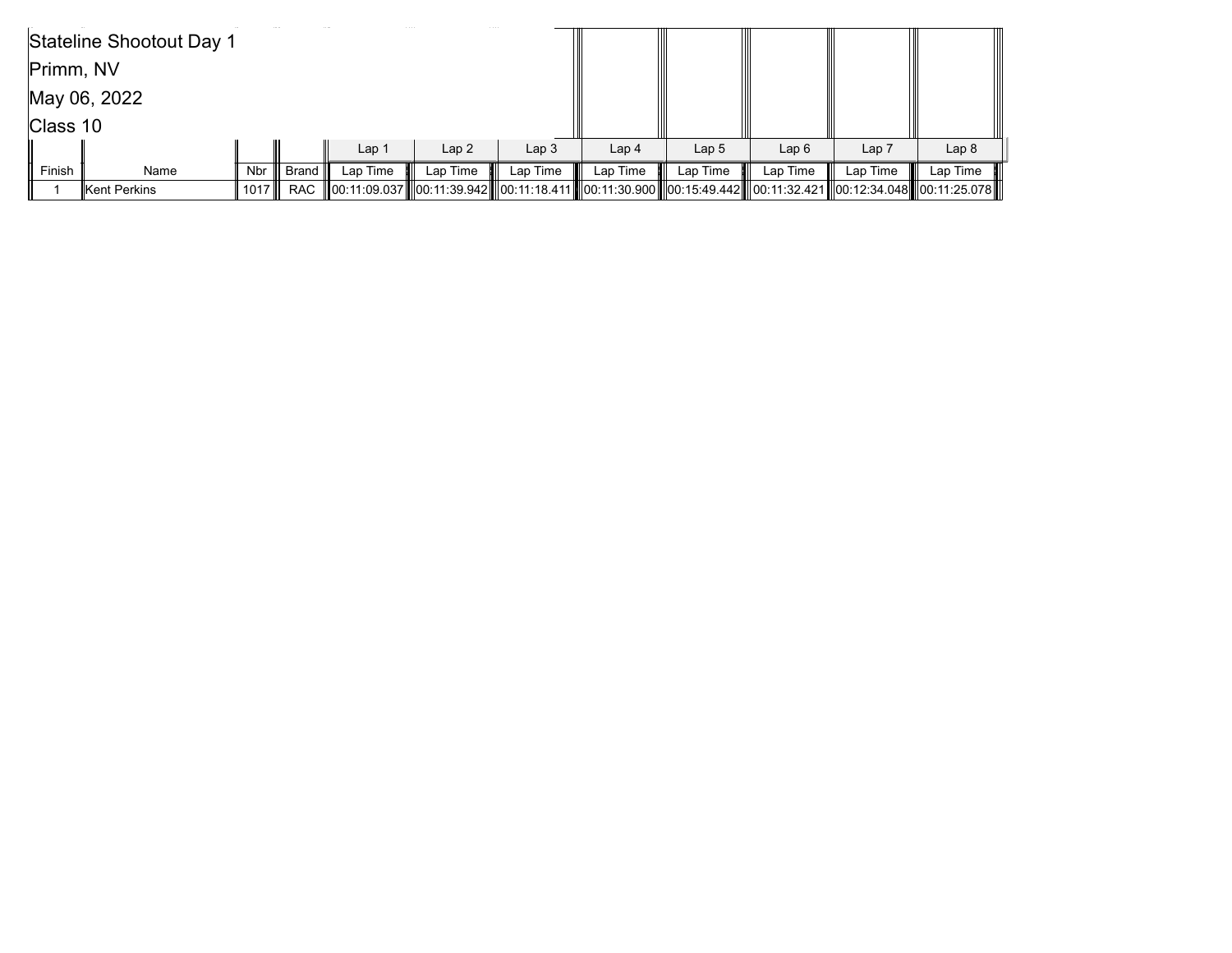|           | Stateline Shootout Day 1 |            |              |                  |                  |                                                                              |                  |                  |                                                                                                                                   |          |                  |
|-----------|--------------------------|------------|--------------|------------------|------------------|------------------------------------------------------------------------------|------------------|------------------|-----------------------------------------------------------------------------------------------------------------------------------|----------|------------------|
| Primm, NV |                          |            |              |                  |                  |                                                                              |                  |                  |                                                                                                                                   |          |                  |
|           | May 06, 2022             |            |              |                  |                  |                                                                              |                  |                  |                                                                                                                                   |          |                  |
| Class 1   |                          |            |              |                  |                  |                                                                              |                  |                  |                                                                                                                                   |          |                  |
|           |                          |            |              | Lap <sub>1</sub> | Lap <sub>2</sub> | Lap <sub>3</sub>                                                             | Lap <sub>4</sub> | Lap <sub>5</sub> | Lap6                                                                                                                              | Lap 7    | Lap <sub>8</sub> |
| Finish    | Name                     | <b>Nbr</b> | <b>Brand</b> | Lap Time         | Lap Time         | Lap Time                                                                     | Lap Time         | Lap Time         | Lap Time                                                                                                                          | Lap Time | Lap Time         |
|           | Blaine Conrad            | 1512       | <b>JIM</b>   |                  |                  |                                                                              |                  |                  |                                                                                                                                   |          |                  |
| 2         | Jake Johnson             | 1546       | <b>CTM</b>   |                  |                  |                                                                              |                  |                  | III00:09:37.879III00:10:04.874IIIl00:10:02.202IIIl00:10:07.359IIIl00:10:08.766IIII00:10:02.139III00:10:04.819IIIl00:09:42.460III  |          |                  |
| 3         | Nick May                 | 1503       | <b>JIM</b>   |                  |                  |                                                                              |                  |                  | III00:10:11.910IIII00:10:10.649IIII00:10:02.134IIII00:10:22.466IIII00:10:15.951IIII00:10:18.918III00:10:28.262IIII00:10:27.889III |          |                  |
| 4         | Jon Calienes             | 1515       | <b>CTM</b>   |                  |                  |                                                                              |                  |                  | 00:10:23.750  00:10:52.820  00:10:47.748  00:11:35.857  00:11:30.520  00:20:28.875  00:12:14.842  00:12:18.147                    |          |                  |
| 5         | Uohn Reber               | 1549       | <b>JIM</b>   |                  |                  | [[00:10:36.790][[00:11:05.840][[00:11:07.799][[00:11:25.760][[00:11:00.960][ |                  |                  |                                                                                                                                   |          |                  |
| 6         | <b>Ladd Gilbert</b>      | 1562       | <b>BUN</b>   | 00:09:38.179     |                  |                                                                              |                  |                  |                                                                                                                                   |          |                  |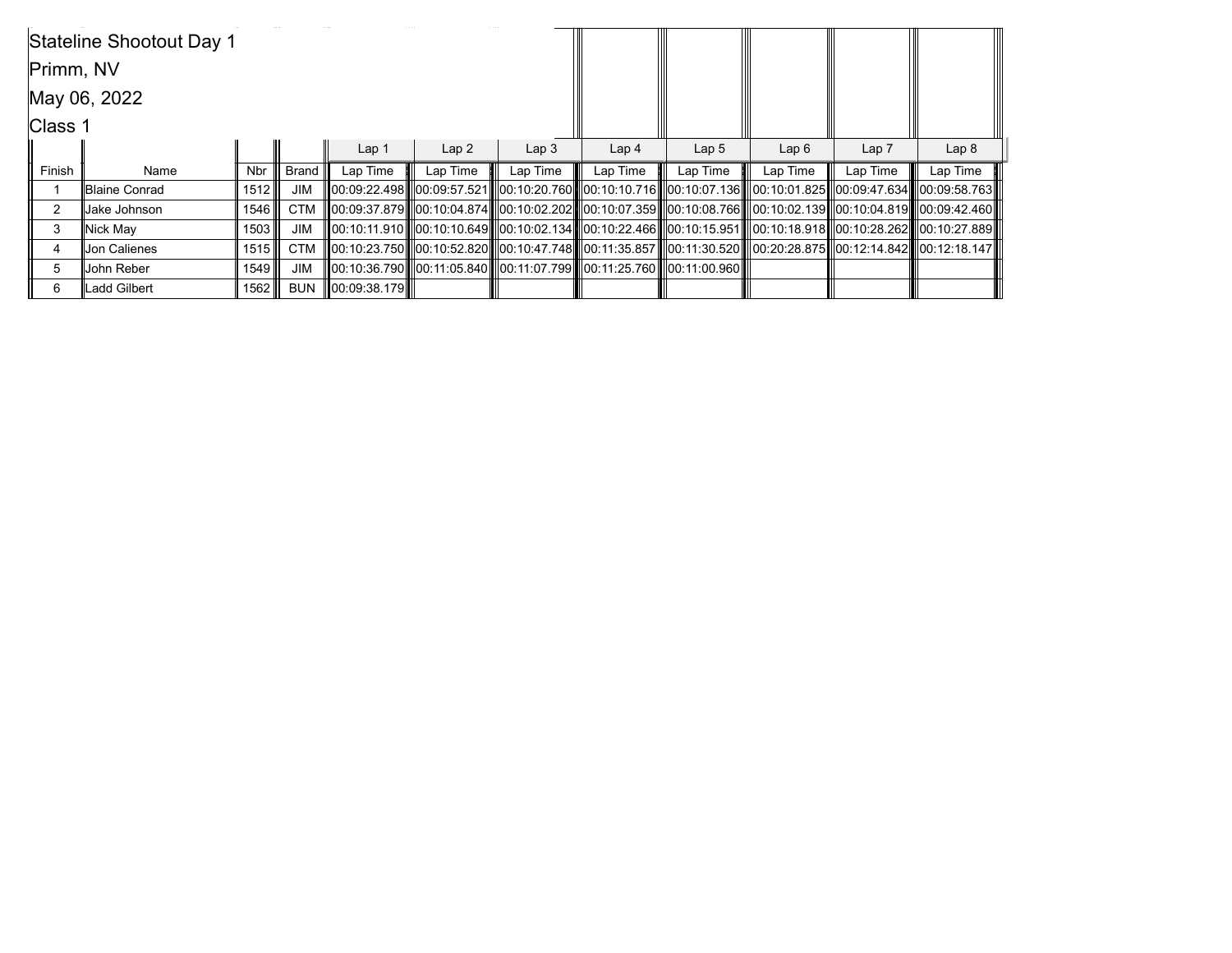|           | Stateline Shootout Day 1 |        |                 |                  |                            |                  |                                                        |                  |                                                                                                                |                  |                  |
|-----------|--------------------------|--------|-----------------|------------------|----------------------------|------------------|--------------------------------------------------------|------------------|----------------------------------------------------------------------------------------------------------------|------------------|------------------|
| Primm, NV |                          |        |                 |                  |                            |                  |                                                        |                  |                                                                                                                |                  |                  |
|           | May 06, 2022             |        |                 |                  |                            |                  |                                                        |                  |                                                                                                                |                  |                  |
| Class 2   |                          |        |                 |                  |                            |                  |                                                        |                  |                                                                                                                |                  |                  |
|           |                          |        |                 | Lap <sub>1</sub> | Lap2                       | Lap <sub>3</sub> | Lap <sub>4</sub>                                       | Lap <sub>5</sub> | Lap6                                                                                                           | Lap <sub>7</sub> | Lap <sub>8</sub> |
| Finish    | Name                     | Nbr    | ∣ Brand ∥       | Lap Time         | Lap Time                   | Lap Time         | Lap Time                                               | Lap Time         | Lap Time                                                                                                       | Lap Time         | Lap Time         |
|           | Robert Williams          | 2082 ⊪ | <b>FOR</b>      |                  |                            |                  |                                                        |                  | 00:12:18.777  00:12:44.105  00:12:55.377  00:12:26.318  00:12:50.415  00:12:51.788  00:12:47.839  00:12:48.254 |                  |                  |
| ົ         | lKameron Wells           | 2010 ⊪ | <b>FOR</b>      |                  |                            |                  | 00:11:14.899  00:11:49.844  00:11:46.235  00:13:03.458 |                  |                                                                                                                |                  |                  |
|           | lAndrew Becerra          |        | 2006 <b>FOR</b> |                  | 00:12:08.690  00:13:43.525 |                  |                                                        |                  |                                                                                                                |                  |                  |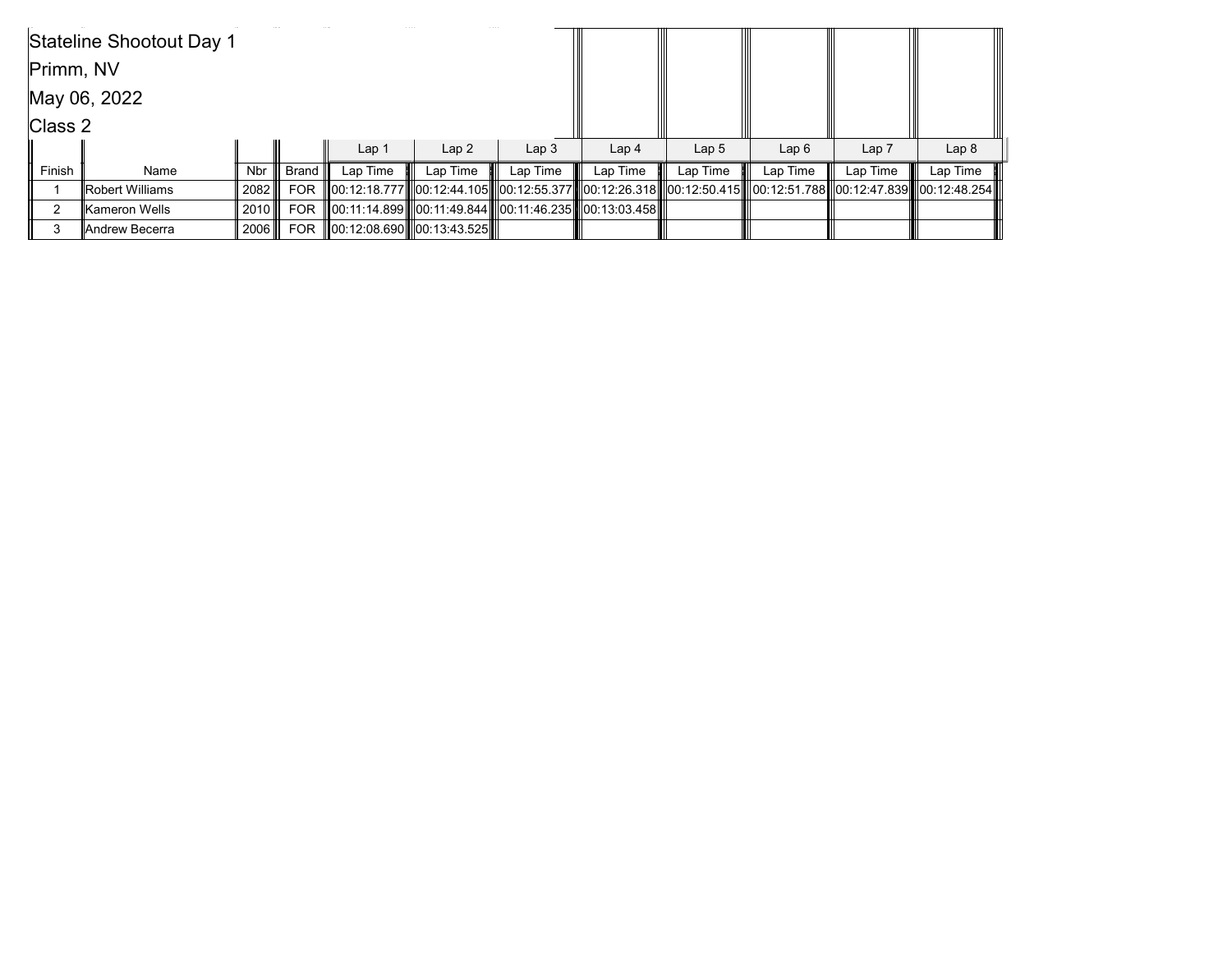|                 | Stateline Shootout Day 1 |      |         |                                                                                                                      |          |                  |                  |                  |          |                  |                  |
|-----------------|--------------------------|------|---------|----------------------------------------------------------------------------------------------------------------------|----------|------------------|------------------|------------------|----------|------------------|------------------|
| Primm, NV       |                          |      |         |                                                                                                                      |          |                  |                  |                  |          |                  |                  |
|                 | May 06, 2022             |      |         |                                                                                                                      |          |                  |                  |                  |          |                  |                  |
| $\vert$ Class 5 |                          |      |         |                                                                                                                      |          |                  |                  |                  |          |                  |                  |
|                 |                          |      |         | Lap <sub>1</sub>                                                                                                     | Lap2     | Lap <sub>3</sub> | Lap <sub>4</sub> | Lap <sub>5</sub> | Lap6     | Lap <sub>7</sub> | Lap <sub>8</sub> |
| Finish          | Name                     | Nbr  | Brand I | Lap Time                                                                                                             | Lap Time | Lap Time         | Lap Time         | Lap Time         | Lap Time | Lap Time         | Lap Time         |
|                 | <b>∥Mavrick Gaunt</b>    | 5003 |         | CTM   00:10:55.757  00:11:26.415  00:13:22.279  00:12:06.776  00:11:58.458  00:12:23.805  00:11:54.825  00:11:52.086 |          |                  |                  |                  |          |                  |                  |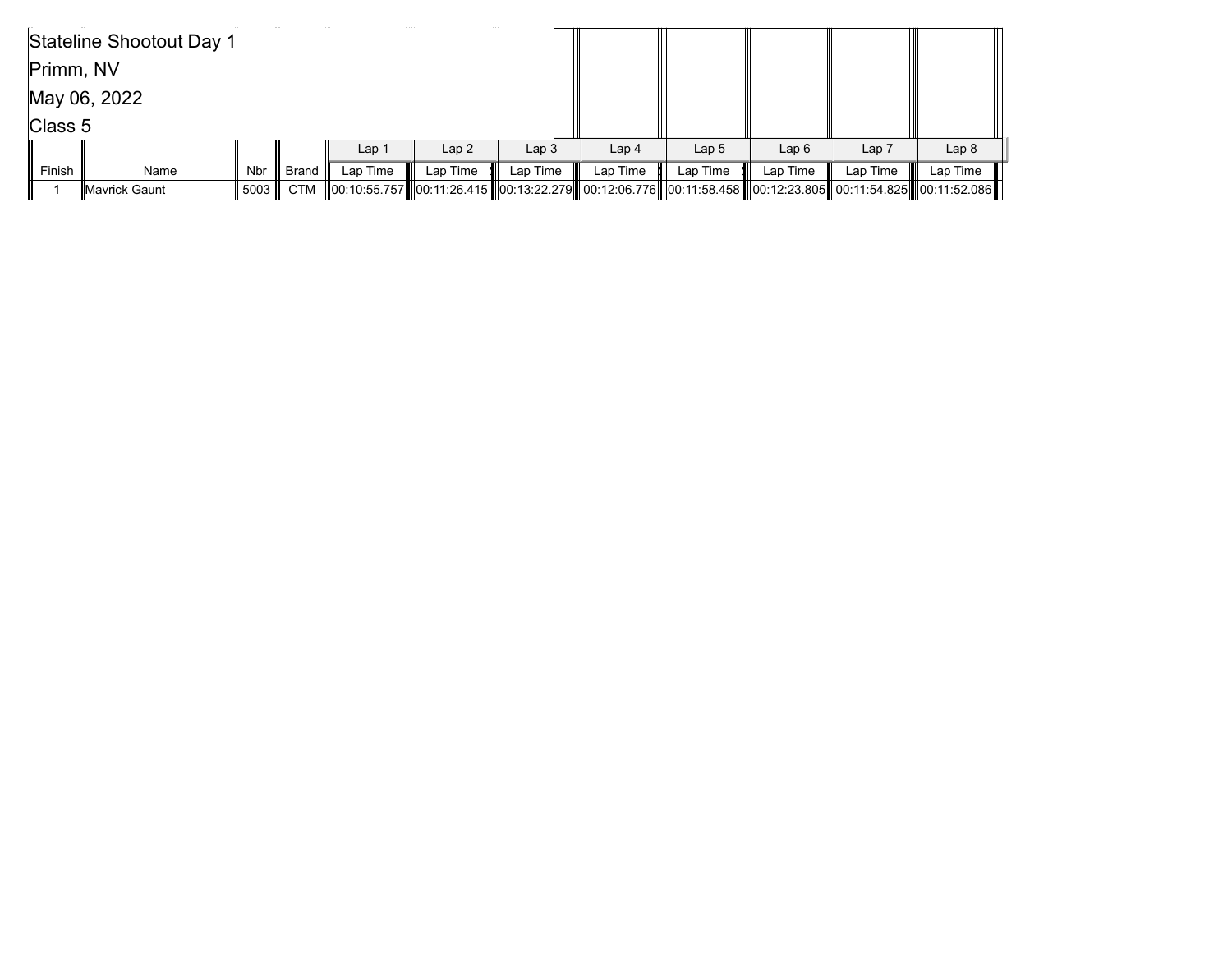|           | Stateline Shootout Day 1 |            |                      |                  |                               |                  |                                                                                                                             |                  |          |          |                  |
|-----------|--------------------------|------------|----------------------|------------------|-------------------------------|------------------|-----------------------------------------------------------------------------------------------------------------------------|------------------|----------|----------|------------------|
| Primm, NV |                          |            |                      |                  |                               |                  |                                                                                                                             |                  |          |          |                  |
|           | May 06, 2022             |            |                      |                  |                               |                  |                                                                                                                             |                  |          |          |                  |
|           | Trophylite 6000          |            |                      |                  |                               |                  |                                                                                                                             |                  |          |          |                  |
|           |                          |            |                      | Lap <sub>1</sub> | Lap2                          | Lap <sub>3</sub> | Lap <sub>4</sub>                                                                                                            | Lap <sub>5</sub> | Lap6     | Lap 7    | Lap <sub>8</sub> |
| Finish    | Name                     | <b>Nbr</b> | , Brand <sup>∤</sup> | Lap Time         | Lap Time                      | Lap Time         | Lap Time                                                                                                                    | Lap Time         | Lap Time | Lap Time | Lap Time         |
|           | Josh Cobb                | 6066       | <b>TLT</b>           |                  |                               |                  | ll00:11:17.582 ll00:12:01.220 ll00:11:58.637 ll00:11:48.850 ll00:11:50.659 ll00:12:02.729 ll00:12:03.040 ll00:11:55.259 l   |                  |          |          |                  |
| 2         | Greg Bragg               | 6012       | <b>TLT</b>           |                  |                               |                  | 00:11:29.534    00:11:57.699    00:12:06.213    00:11:51.516    00:11:52.757    00:12:04.171   00:12:15.170    00:13:24.068 |                  |          |          |                  |
| 3         | lChad Woodruff           | 6075       | <b>TLT</b>           |                  |                               |                  | 00:11:52.628   00:12:13.410   00:12:23.393   00:12:25.838    00:12:25.304   00:12:24.397   00:12:24.077    00:12:26.454     |                  |          |          |                  |
| 4         | Lyle Anderson            | 6080       | <b>OTR</b>           |                  |                               |                  | 00:12:26.064  00:12:41.570  00:12:32.088  00:12:12.494  00:12:16.653   00:12:03.920  00:12:34.872  00:13:08.969             |                  |          |          |                  |
| 5         | Clayton Sullivan         | 6086       | <b>TLT</b>           |                  |                               |                  | 00:16:36.676   00:12:34.082   00:12:38.321   00:12:41.359   00:12:49.629   00:12:47.041  00:12:52.212   00:12:19.203        |                  |          |          |                  |
| 6         | Larry Schmueser III      | 6081       | <b>TLT</b>           |                  | ∥00:11:59.579   ∣00:12:36.795 |                  |                                                                                                                             |                  |          |          |                  |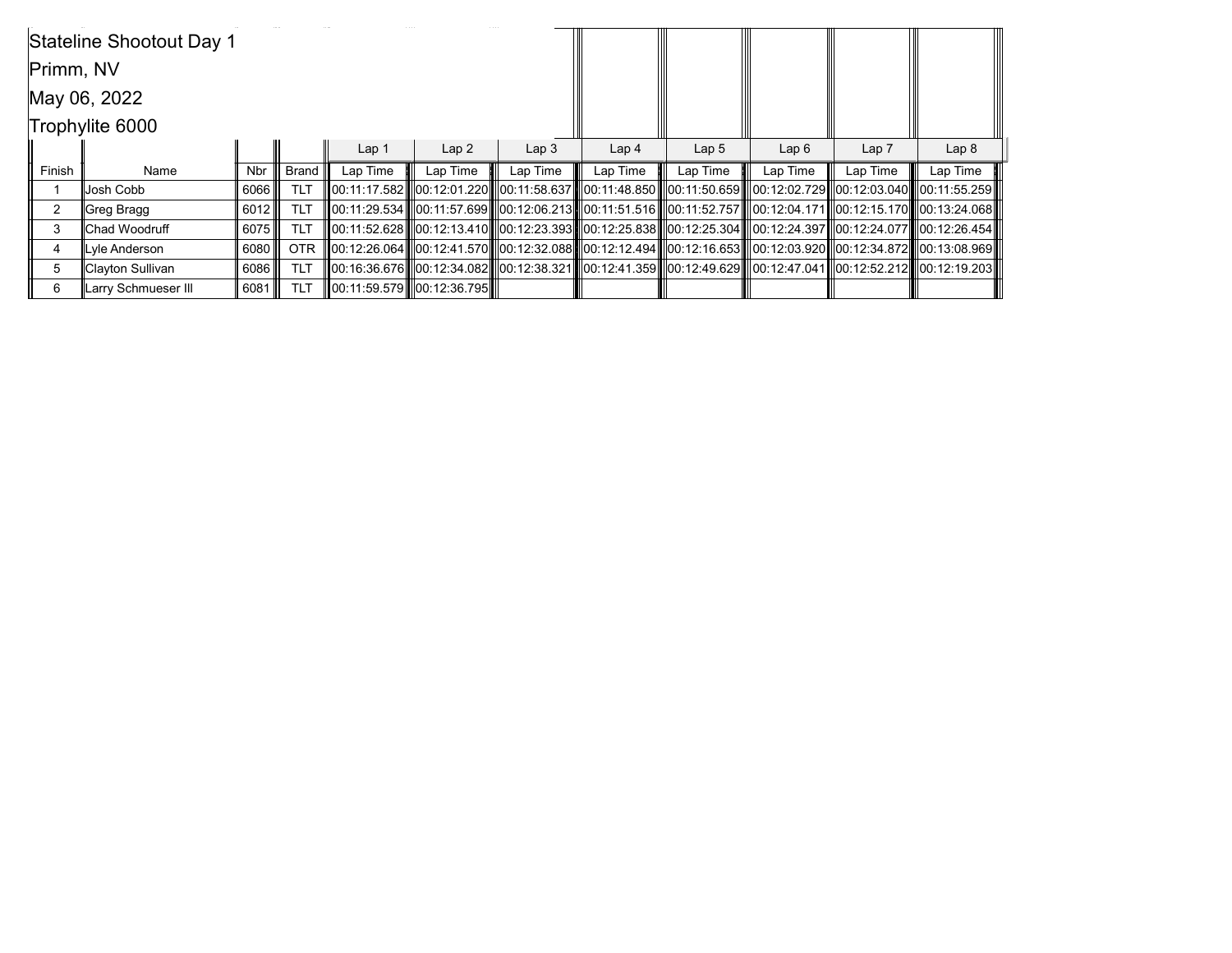|                | Stateline Shootout Day 1 |            |              |              |                                                    |                  |                                                                                                                                                         |                  |          |          |                  |
|----------------|--------------------------|------------|--------------|--------------|----------------------------------------------------|------------------|---------------------------------------------------------------------------------------------------------------------------------------------------------|------------------|----------|----------|------------------|
| Primm, NV      |                          |            |              |              |                                                    |                  |                                                                                                                                                         |                  |          |          |                  |
|                | May 06, 2022             |            |              |              |                                                    |                  |                                                                                                                                                         |                  |          |          |                  |
| Class 6100     |                          |            |              |              |                                                    |                  |                                                                                                                                                         |                  |          |          |                  |
|                |                          |            |              | Lap 1        | Lap2                                               | Lap <sub>3</sub> | Lap <sub>4</sub>                                                                                                                                        | Lap <sub>5</sub> | Lap6     | Lap 7    | Lap <sub>8</sub> |
| Finish         | Name                     | <b>Nbr</b> | <b>Brand</b> | Lap Time     | Lap Time                                           | Lap Time         | Lap Time                                                                                                                                                | Lap Time         | Lap Time | Lap Time | Lap Time         |
| -1             | Adam Householder         | 6139       | <b>HSF</b>   |              |                                                    |                  | 00:09:52.050   00:10:20.601   00:10:15.219   00:10:21.263   00:10:20.057   00:10:20.724  00:10:23.994   00:10:10:21                                     |                  |          |          |                  |
| 2              | Conner Mc Mullen         | 6173       | <b>BTI</b>   |              |                                                    |                  | 00:09:48.220   00:10:17.079   00:10:24.271   00:10:03.417   00:10:23.744   00:10:27.739   00:10:19.755   00:10:23.999                                   |                  |          |          |                  |
| 3              | Chad Dohrman             | 6108       | <b>CTM</b>   |              |                                                    |                  | 00:09:46.109   00:10:16.284   00:10:29.697   00:10:24.697   00:10:45.261   00:10:49.436  00:10:35.619   00:10:41.615                                    |                  |          |          |                  |
| 4              | <b>Travis Chase</b>      | 6101       | <b>MAS</b>   |              |                                                    |                  | 00:10:00.078   00:10:37.066   00:10:34.185   00:10:41.911   00:10:07.488   00:10:27.914  00:10:44.252   00:10:32.209                                    |                  |          |          |                  |
| 5              | Brent  Fox               | 6146       | <b>HSF</b>   |              |                                                    |                  | 00:09:50.073   00:10:12.683   00:10:30.023   00:10:34.199   00:10:38.380   00:10:36.496   00:10:47.904   00:10:42.976                                   |                  |          |          |                  |
| 6              | <b>Blaze Nunley</b>      | 6113       | <b>GEI</b>   |              |                                                    |                  | 00:10:44.502 00:10:44.500 00:10:46.560 00:10:50.327 00:10:48.364 00:10:43.944 00:10:49.730 00:10:44.502 00:10:40.191                                    |                  |          |          |                  |
| $\overline{7}$ | Alan Levinson            | 6154       | <b>ARM</b>   |              |                                                    |                  | 00:10:29.835    00:11:00.384    00:10:59.560    00:10:58.678    00:10:57.674    00:10:58.508    00:10:45.091    00:11:05.084                            |                  |          |          |                  |
| 8              | <b>Travis Williams</b>   | 6177       | <b>GEI</b>   |              |                                                    |                  | $\ 00:10:03.833\ $ $\ 00:10:38.155\ $ $\ 00:11:00.605\ $ $\ 00:10:43.300\ $ $\ 00:10:51.478\ $ $\ 00:10:57.658\ $ $\ 00:10:58.703\ $ $\ 00:12:13.926\ $ |                  |          |          |                  |
| 9              | Andre Laurin             | 6184       | <b>CTM</b>   |              |                                                    |                  | 00:10:50.751  00:11:14.346  00:10:59.433  00:11:01.800  00:11:02.474  00:10:48.726  00:11:27.562  00:11:09.734                                          |                  |          |          |                  |
| 10             | LD Smith                 | 6133       | <b>BTI</b>   |              |                                                    |                  | 00:10:50.610   00:11:10.347   00:11:26.190   00:11:29.183   00:11:36.601   00:11:13.904  00:11:27.375   00:11:33.648                                    |                  |          |          |                  |
| 11             | <b>Kirk Harkey</b>       | 6155       | <b>BTI</b>   |              |                                                    |                  | 00:10:59.719   00:11:29.335   00:11:31.765   00:12:01.370   00:11:33.343   00:11:28.398   00:11:52.989   00:11:43.011                                   |                  |          |          |                  |
| 12             | <b>Russell Bowers</b>    | 6195       | <b>BTI</b>   |              |                                                    |                  | $\ 00:10:48.971\ $ $\ 00:11:30.782\ $ $\ 00:11:55.759\ $ $\ 00:11:53.748\ $ $\ 00:11:12.008\ $ $\ 00:11:42.388\ $ $\ 00:12:04.479\ $ $\ 00:11:50.463\ $ |                  |          |          |                  |
| 13             | Chasen Gaunt             | 6158       | <b>GEI</b>   |              |                                                    |                  | $\ 00:13:04.755\ $ $\ 00:10:13.914\ $ $\ 00:10:21.250\ $ $\ 00:09:53.067\ $ $\ 00:10:20.459\ $ $\ 00:10:30.973\ $ $\ 00:21:56.152\ $ $\ 00:11:20.078\ $ |                  |          |          |                  |
| 14             | John Walton              | 6120       | <b>ARM</b>   |              |                                                    |                  | ∥00:10:52.332   00:11:53.958    00:11:50.274    00:11:50.929    00:11:28.281                                                                            |                  |          |          |                  |
| 15             | C. R. Gittere            | 6181       | <b>GEI</b>   |              | lll00:10:25.226llll00:11:18.642lllll00:11:04.682ll |                  |                                                                                                                                                         |                  |          |          |                  |
| 16             | <b>Reed Dodenbier</b>    | 6186       | <b>CTM</b>   | 00:10:11.590 |                                                    |                  |                                                                                                                                                         |                  |          |          |                  |
| 17             | Bobby Pearce             | 6123       | <b>BTI</b>   | 00:10:25.587 |                                                    |                  |                                                                                                                                                         |                  |          |          |                  |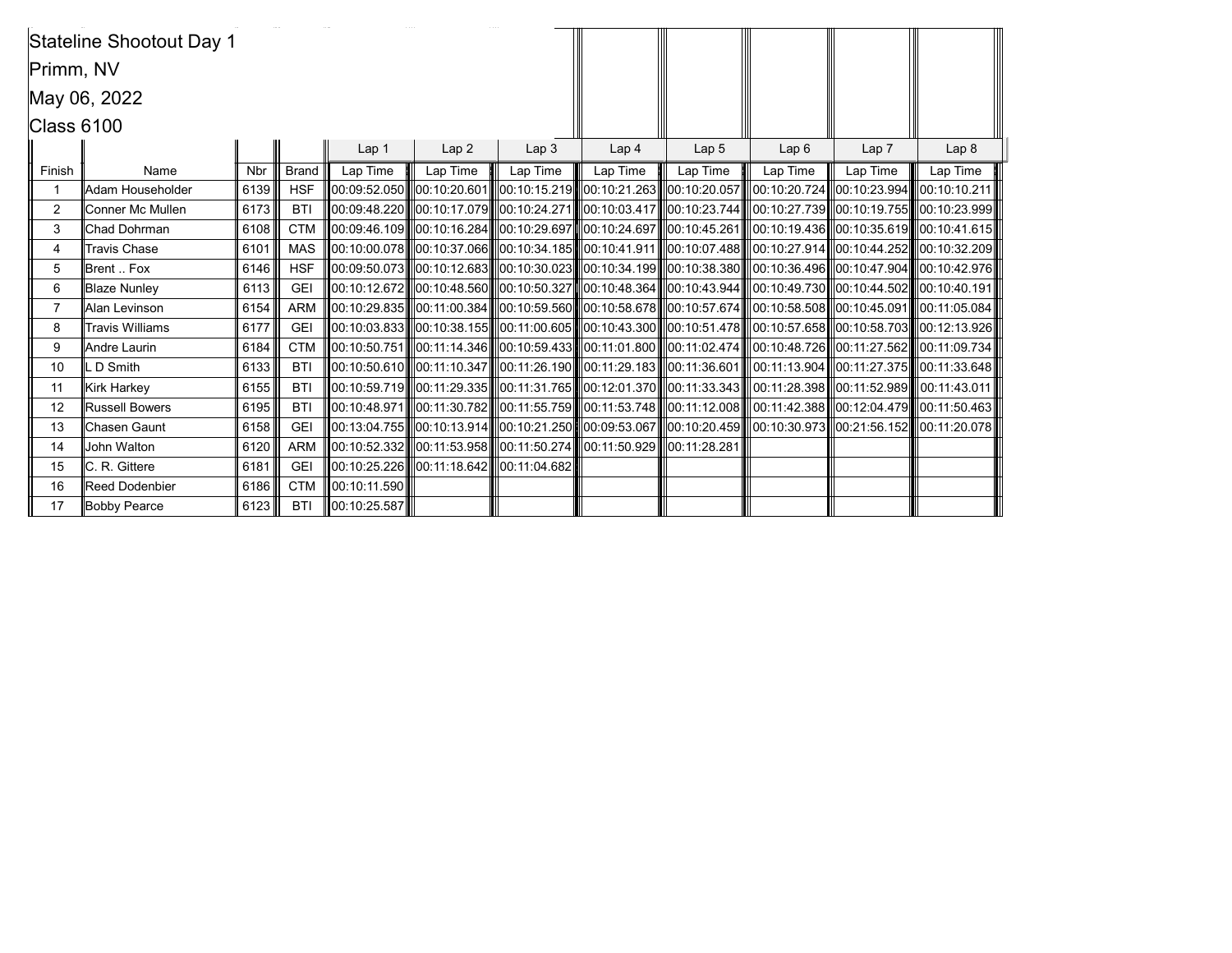|           | Stateline Shootout Day 1 |            |            |                    |                  |                  |                  |                  |          |                  |                  |
|-----------|--------------------------|------------|------------|--------------------|------------------|------------------|------------------|------------------|----------|------------------|------------------|
| Primm, NV |                          |            |            |                    |                  |                  |                  |                  |          |                  |                  |
|           | May 06, 2022             |            |            |                    |                  |                  |                  |                  |          |                  |                  |
|           | Class 1450 8400          |            |            |                    |                  |                  |                  |                  |          |                  |                  |
|           |                          |            |            | Lap <sub>1</sub>   | Lap <sub>2</sub> | Lap <sub>3</sub> | Lap <sub>4</sub> | Lap <sub>5</sub> | Lap6     | Lap <sub>7</sub> | Lap <sub>8</sub> |
| Finish    | Name                     | <b>Nbr</b> | Brand      | Lap Time           | Lap Time         | Lap Time         | Lap Time         | Lap Time         | Lap Time | Lap Time         | Lap Time         |
|           | ∥Joseph Cammans          | 1486       | <b>TOY</b> | $\ 00:11:38.539\ $ |                  |                  |                  |                  |          |                  |                  |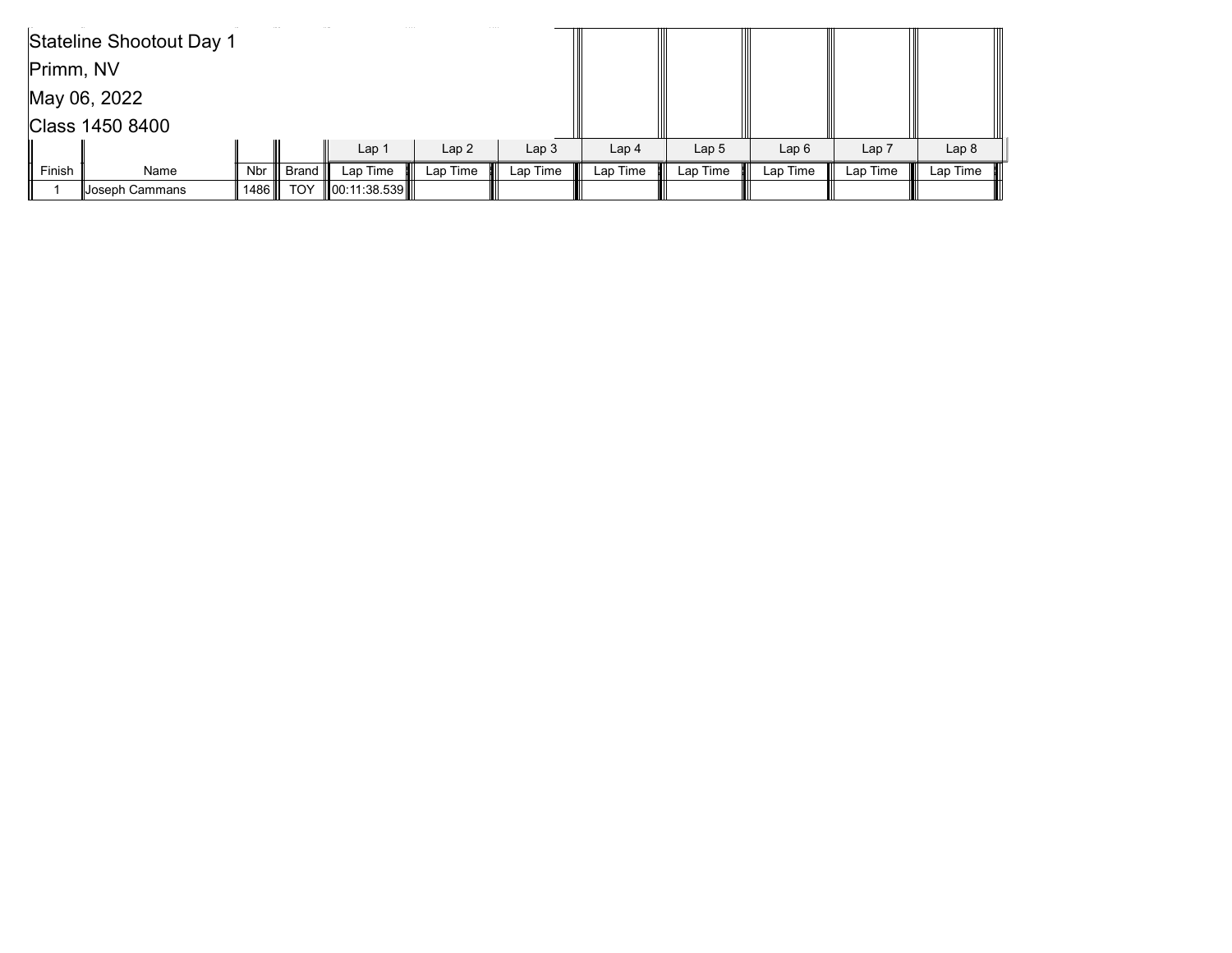|           | Stateline Shootout Day 1 |        |            |                  |                            |                                          |                  |                  |                                                                                                                             |                  |                  |
|-----------|--------------------------|--------|------------|------------------|----------------------------|------------------------------------------|------------------|------------------|-----------------------------------------------------------------------------------------------------------------------------|------------------|------------------|
| Primm, NV |                          |        |            |                  |                            |                                          |                  |                  |                                                                                                                             |                  |                  |
|           | May 06, 2022             |        |            |                  |                            |                                          |                  |                  |                                                                                                                             |                  |                  |
|           | Sptsman 1300             |        |            |                  |                            |                                          |                  |                  |                                                                                                                             |                  |                  |
|           |                          |        |            | Lap <sub>1</sub> | Lap2                       | Lap <sub>3</sub>                         | Lap <sub>4</sub> | Lap <sub>5</sub> | Lap6                                                                                                                        | Lap <sub>7</sub> | Lap <sub>8</sub> |
| Finish    | Name                     | Nbr l  | ∣ Brand ∥  | Lap Time         | Lap Time                   | Lap Time                                 | Lap Time         | Lap Time         | Lap Time                                                                                                                    | Lap Time         | Lap Time         |
|           | llndy Haberman           | 1385   | <b>CTM</b> |                  |                            |                                          |                  |                  | 00:12:50.668   00:12:57.989    00:13:03.849    00:13:19.005    00:13:14.619    00:12:46.520    00:13:03.368    00:12:51.252 |                  |                  |
| າ         | Nicholas May             | 1303 ∥ | <b>JIM</b> |                  |                            | 00:09:57.855  00:10:26.501  00:10:35.774 |                  |                  |                                                                                                                             |                  |                  |
|           | Ladd  Gilbert            | 1362 ∥ | <b>BUN</b> |                  | 00:09:36.094  00:09:49.538 |                                          |                  |                  |                                                                                                                             |                  |                  |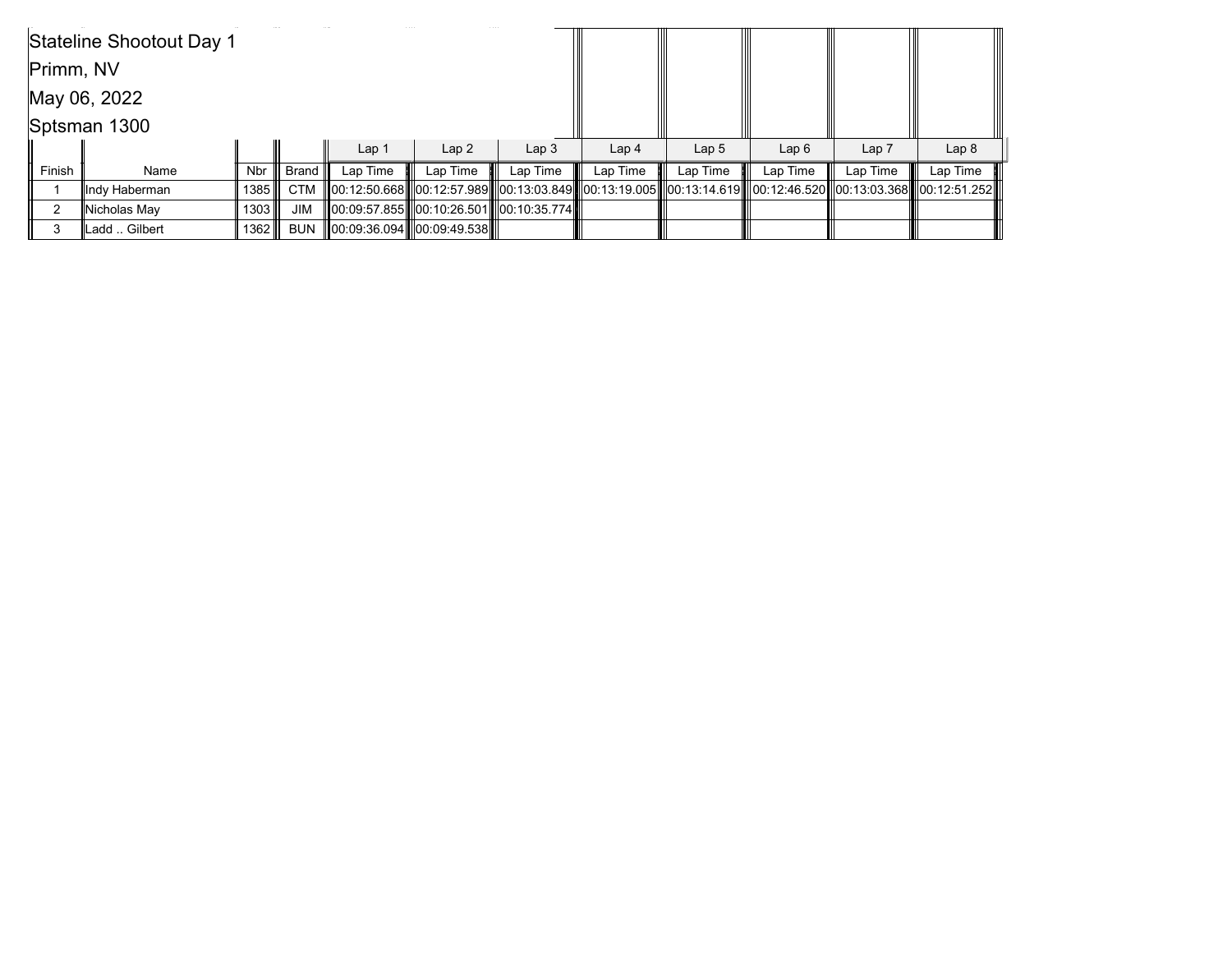|           | Stateline Shootout Day 1 |            |                 |                  |                  |                  |                                                                                                                                   |                  |          |                  |                  |
|-----------|--------------------------|------------|-----------------|------------------|------------------|------------------|-----------------------------------------------------------------------------------------------------------------------------------|------------------|----------|------------------|------------------|
| Primm, NV |                          |            |                 |                  |                  |                  |                                                                                                                                   |                  |          |                  |                  |
|           | May 06, 2022             |            |                 |                  |                  |                  |                                                                                                                                   |                  |          |                  |                  |
| U NA 1900 |                          |            |                 |                  |                  |                  |                                                                                                                                   |                  |          |                  |                  |
|           |                          |            |                 | Lap <sub>1</sub> | Lap <sub>2</sub> | Lap <sub>3</sub> | Lap <sub>4</sub>                                                                                                                  | Lap <sub>5</sub> | Lap6     | Lap <sub>7</sub> | Lap <sub>8</sub> |
| Finish    | Name                     | <b>Nbr</b> | Brand I         | Lap Time         | Lap Time         | Lap Time         | Lap Time                                                                                                                          | Lap Time         | Lap Time | Lap Time         | Lap Time         |
|           | <b>Carson Wernimont</b>  | 1927       | <b>KAW</b>      |                  |                  |                  | 00:10:21.598  00:10:46.873   00:11:03.131   00:10:48.753   00:10:46.935   00:10:47.930  00:10:34.997   00:10:47.242               |                  |          |                  |                  |
| 2         | Kaden Wells              | 1995       | <b>POL</b>      |                  |                  |                  | III00:10:33.360IIII00:11:09.680IIII00:11:03.939IIII00:11:03.701IIII00:11:02.086IIII00:11:04.262III00:11:05.119IIII00:11:03.363II  |                  |          |                  |                  |
| 3         | Austin Bolton            | 1956       | POL             |                  |                  |                  | III00:10:51.219IIII00:11:17.620IIII00:11:15.280IIII00:10:54.512IIII00:11:17.989IIII00:11:09.533III00:11:11.445IIII00:11:13.134III |                  |          |                  |                  |
| 4         | Joe Bolton               | 1957       | POL             |                  |                  |                  | III00:10:53.890IIII00:11:30.800IIII00:11:34.989IIII00:11:36.155IIII00:11:38.964IIII00:11:16.730III00:11:30.060IIII00:11:28.740III |                  |          |                  |                  |
| 5         | Robert Campbell          | 1999       | POL             |                  |                  |                  | III00:11:17.438III00:12:03.041IIIl00:12:11.155IIII00:11:51.765IIII00:11:29.611IIII00:11:58.381III00:11:57.789IIII00:11:37.405III  |                  |          |                  |                  |
| 6         | Lucas Kassity            | 1910       | ART             |                  |                  |                  | 00:10:58.425   00:11:28.527   00:11:24.117    00:11:01.188    00:11:17.979    00:11:15.142   00:27:14.934   00:11:23.809          |                  |          |                  |                  |
|           | Mia Chapman              |            | 1937 <b>POL</b> |                  |                  |                  | 100:11:30.258 100:11:58.533 100:12:00.819 100:24:15.217 100:12:03.731 100:11:59.321 100:11:54.440 100:11:45.660                   |                  |          |                  |                  |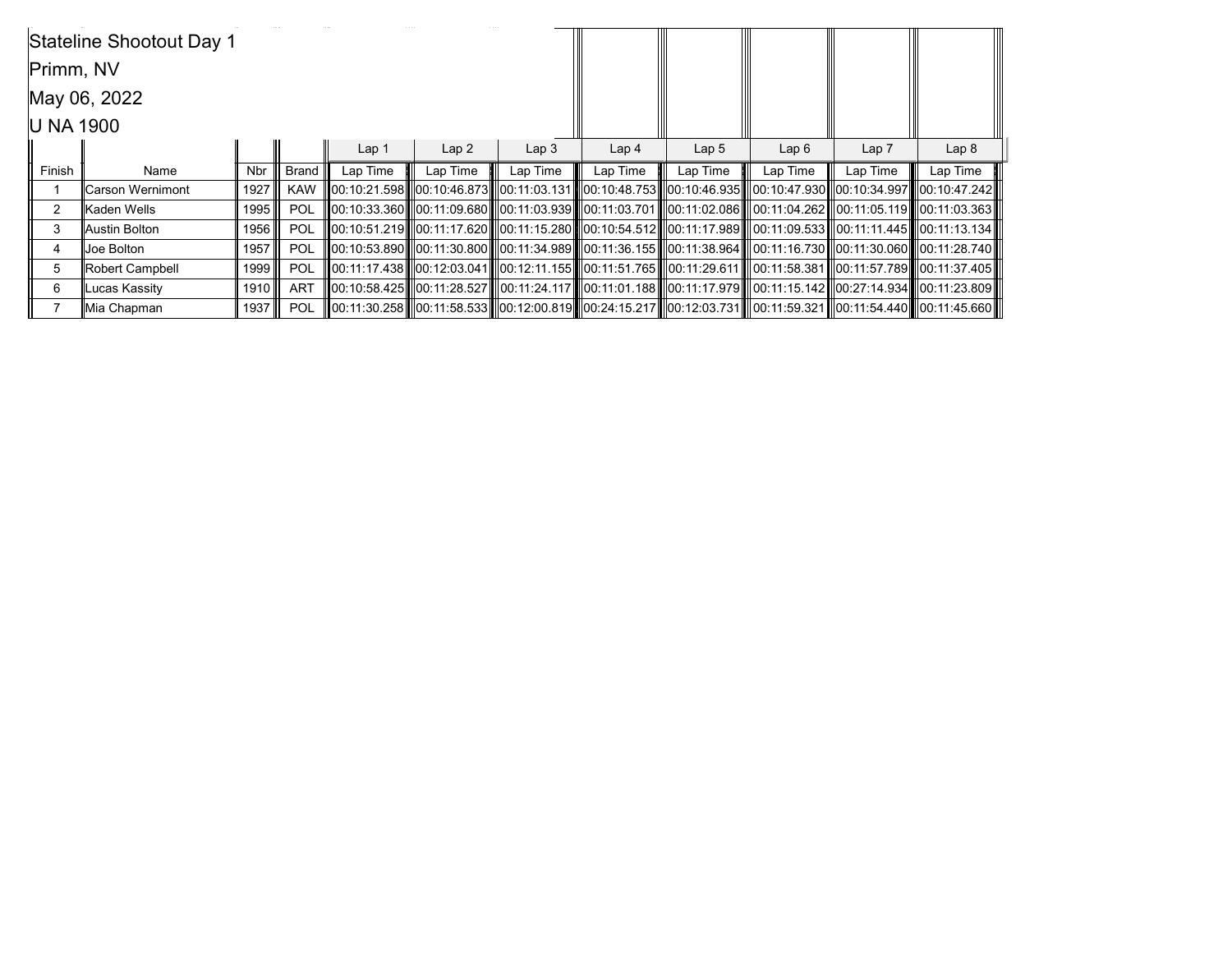|           | Stateline Shootout Day 1 |            |              |                  |          |                  |                                                                                     |                  |                                                                                                                                                         |                  |                  |
|-----------|--------------------------|------------|--------------|------------------|----------|------------------|-------------------------------------------------------------------------------------|------------------|---------------------------------------------------------------------------------------------------------------------------------------------------------|------------------|------------------|
| Primm, NV |                          |            |              |                  |          |                  |                                                                                     |                  |                                                                                                                                                         |                  |                  |
|           | May 06, 2022             |            |              |                  |          |                  |                                                                                     |                  |                                                                                                                                                         |                  |                  |
| U Turbo   |                          |            |              |                  |          |                  |                                                                                     |                  |                                                                                                                                                         |                  |                  |
|           |                          |            |              | Lap <sub>1</sub> | Lap2     | Lap <sub>3</sub> | Lap <sub>4</sub>                                                                    | Lap <sub>5</sub> | Lap6                                                                                                                                                    | Lap <sub>7</sub> | Lap <sub>8</sub> |
| Finish    | Name                     | <b>Nbr</b> | <b>Brand</b> | Lap Time         | Lap Time | Lap Time         | Lap Time                                                                            | Lap Time         | Lap Time                                                                                                                                                | Lap Time         | Lap Time         |
|           | Joe Terrana              | T898       | CAM          |                  |          |                  |                                                                                     |                  | 00:09:28.341   00:10:03.433   00:10:07.516   00:10:13.431   00:10:13.650   00:10:12.467  00:10:21.141   00:10:05.387                                    |                  |                  |
| 2         | Randy Romo               | T974       | POL          |                  |          |                  |                                                                                     |                  | $\ 00:09:47.099\ $ $\ 00:10:19.448\ $ $\ 00:10:16.083\ $ $\ 00:10:20.825\ $ $\ 00:10:32.044\ $ $\ 00:10:21.895\ $ $\ 00:11:09.565\ $ $\ 00:10:31.079\ $ |                  |                  |
| 3         | Cody Schafer             | T824       | CAM          |                  |          |                  |                                                                                     |                  | 00:10:32.122  00:10:48.708  00:10:40.200  00:10:39.860  00:10:16.957  00:10:37.871  00:10:35.880  00:10:44.452                                          |                  |                  |
| 4         | Jeremiah Scott           | T916       | CAM          |                  |          |                  |                                                                                     |                  | 00:10:21.741  00:11:03.124  00:10:54.930  00:10:46.450  00:10:35.190  00:10:20.843  00:10:47.123  00:10:44.270                                          |                  |                  |
| 5         | Garrick Lastra           | T924       | CAM          |                  |          |                  |                                                                                     |                  | 00:09:50.058   00:10:18.992   00:10:20.709   00:10:09.554   00:10:33.749   00:12:56.000  00:10:50.305   00:10:41.608                                    |                  |                  |
| 6         | <b>Jimmy Perry</b>       | T959       | <b>CAM</b>   |                  |          |                  |                                                                                     |                  | 00:10:51.900   00:11:23.718   00:11:32.798   00:11:25.922   00:11:05.361   00:11:19.929  00:11:22.122   00:11:21.868                                    |                  |                  |
| 7         | Kolton Hustead           | T938       | CAM          |                  |          |                  |                                                                                     |                  | 00:16:41.926   00:10:22.324   00:10:49.671   00:10:29.565   00:10:21.824   00:10:39.578   00:10:36.385   00:10:23.913                                   |                  |                  |
| 8         | Nicholas Gurries         | T983       | <b>CBG</b>   |                  |          |                  |                                                                                     |                  | 00:10:25.538   00:10:53.000   00:10:48.864   00:10:56.768   00:10:53.432   00:10:33.928   00:16:35.908   00:11:40.240                                   |                  |                  |
| 9         | <b>Cameron Meister</b>   | T911       | CAM          |                  |          |                  |                                                                                     |                  | 00:10:24.738   00:11:06.163   00:10:46.063   00:10:29.745   00:10:46.801   00:16:41.885  00:11:26.761   00:11:23.783                                    |                  |                  |
| 10        | Jack Olliges             | T827       | <b>CAM</b>   |                  |          |                  |                                                                                     |                  | 00:09:58.059   00:10:40.560   00:10:41.711   00:26:26.099   00:11:11.370    00:11:07.239  00:11:09.594   00:11:08.421                                   |                  |                  |
| 11        | Bryan Mccormick          | T937       | POL          |                  |          |                  |                                                                                     |                  | 00:10:26.158   00:11:03.438   00:11:01.063   00:18:06.939   00:52:29.813   00:12:18.079  00:12:17.269   00:11:46.271                                    |                  |                  |
| 12        | Dan Fisher               | T910       | <b>CAM</b>   |                  |          |                  | 100:09:59.668  00:10:35.352  00:10:39.378  00:10:42.401  00:10:41.074  00:10:34.597 |                  |                                                                                                                                                         |                  |                  |
| 13        | Andrew Blood             | T810       | CAM          |                  |          |                  | 100:10:18.158 00:29:38.260 00:11:48.158 00:11:00.754 00:11:09.968 00:11:36.133      |                  |                                                                                                                                                         |                  |                  |
| 14        | <b>Justin Welch</b>      | T872       | POL          |                  |          |                  | ∥00:10:55.240  ∥00:11:43.763  ∥00:11:36.649  ∥00:11:16.079  ∥00:11:11.136           |                  |                                                                                                                                                         |                  |                  |
| 15        | Brayden Baker            | T977       | POL          |                  |          |                  | 00:09:56.771  00:15:13.566  00:14:12.682  00:16:26.500                              |                  |                                                                                                                                                         |                  |                  |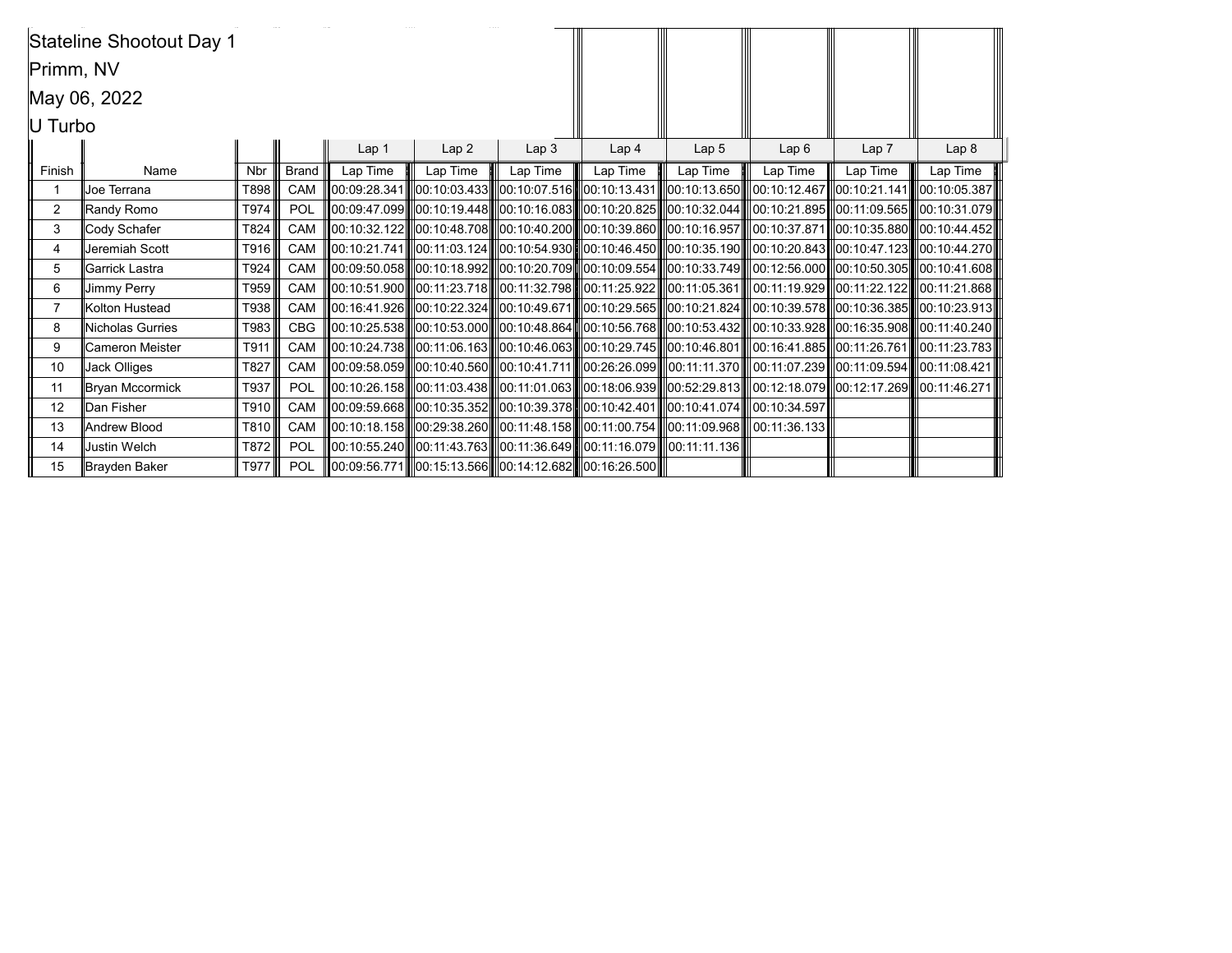|            | Stateline Shootout Day 1 |        |                  |                       |          |                  |                  |                  |                                                                                                                |                  |                  |
|------------|--------------------------|--------|------------------|-----------------------|----------|------------------|------------------|------------------|----------------------------------------------------------------------------------------------------------------|------------------|------------------|
| Primm, NV  |                          |        |                  |                       |          |                  |                  |                  |                                                                                                                |                  |                  |
|            | May 06, 2022             |        |                  |                       |          |                  |                  |                  |                                                                                                                |                  |                  |
| U Unl 2900 |                          |        |                  |                       |          |                  |                  |                  |                                                                                                                |                  |                  |
|            |                          |        |                  | Lap 1                 | Lap2     | Lap <sub>3</sub> | Lap <sub>4</sub> | Lap <sub>5</sub> | Lap6                                                                                                           | Lap <sub>7</sub> | Lap <sub>8</sub> |
| Finish     | Name                     | Nbr l  | ∣ Brand <b>I</b> | Lap Time              | Lap Time | Lap Time         | Lap Time         | Lap Time         | Lap Time                                                                                                       | Lap Time         | Lap Time         |
|            | Mike Lesle               | 2969 ∥ | POL              |                       |          |                  |                  |                  | 00:10:15.193  00:10:46.098  00:10:43.753  00:10:49.792  00:10:44.683  00:10:52.400  00:10:29.431  00:10:41.909 |                  |                  |
| ົ          | Nolan Williams           | 2901   | CAM              |                       |          |                  |                  |                  | 00:10:21.797  00:10:47.100  00:10:45.793  00:10:54.666  00:10:35.544  00:10:55.515  00:10:45.700  00:10:43.544 |                  |                  |
|            | Ryan Piplic              | 2815 ∭ | POL              | <b>IO</b> 0:10:06.631 |          |                  |                  |                  |                                                                                                                |                  |                  |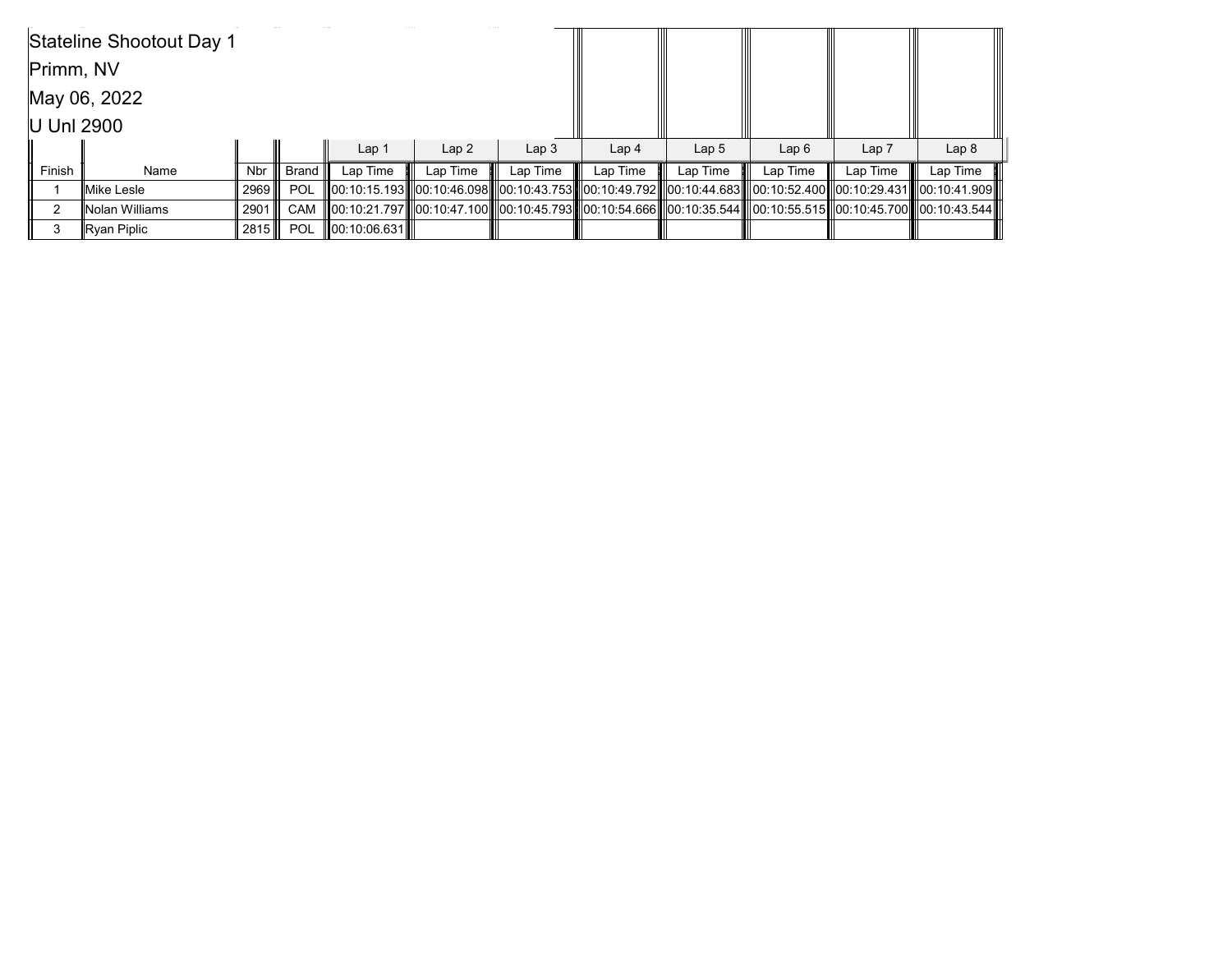| Stateline Shootout Day 1 |                    |            |            |                  |          |                  |                  |                  |                                                                                                                                  |          |                  |
|--------------------------|--------------------|------------|------------|------------------|----------|------------------|------------------|------------------|----------------------------------------------------------------------------------------------------------------------------------|----------|------------------|
| Primm, NV                |                    |            |            |                  |          |                  |                  |                  |                                                                                                                                  |          |                  |
| May 06, 2022             |                    |            |            |                  |          |                  |                  |                  |                                                                                                                                  |          |                  |
|                          | U Stock1 U900-U950 |            |            |                  |          |                  |                  |                  |                                                                                                                                  |          |                  |
|                          |                    |            |            | Lap <sub>1</sub> | Lap2     | Lap <sub>3</sub> | Lap <sub>4</sub> | Lap <sub>5</sub> | Lap6                                                                                                                             | Lap 7    | Lap <sub>8</sub> |
| Finish                   | Name               | <b>Nbr</b> | Brand I    | Lap Time         | Lap Time | Lap Time         | Lap Time         | Lap Time         | Lap Time                                                                                                                         | Lap Time | Lap Time         |
|                          | Tyler Stewart      | U938       | <b>POL</b> |                  |          |                  |                  |                  | III00:10:49.953IIII00:11:20.141IIII00:11:21.276IIII00:11:25.209IIII00:14:01.540IIII00:11:31.729III00:11:54.711IIII00:11:52.920II |          |                  |
| 2                        | Derek Morse        | U903       | CAM        |                  |          |                  |                  |                  | 00:11:37.440  00:12:00.308  00:12:00.372  00:12:02.858  00:12:02.698   00:12:57.562  00:11:33.756   00:11:49.305                 |          |                  |
| 3                        | Sarah Stewart      | U905       | POL        |                  |          |                  |                  |                  | 00:12:39.209   00:13:32.462   00:13:18.949   00:13:18.010   00:13:01.670   00:13:03.520  00:12:53.330   00:12:47.328             |          |                  |
|                          | Dean Okonsky       | U940       | CAM        |                  |          |                  |                  |                  | 00:13:44.455   00:14:21.264  00:14:07.691  00:13:50.869  00:13:55.403   00:12:57.428  00:12:58.383  00:13:05.120                 |          |                  |